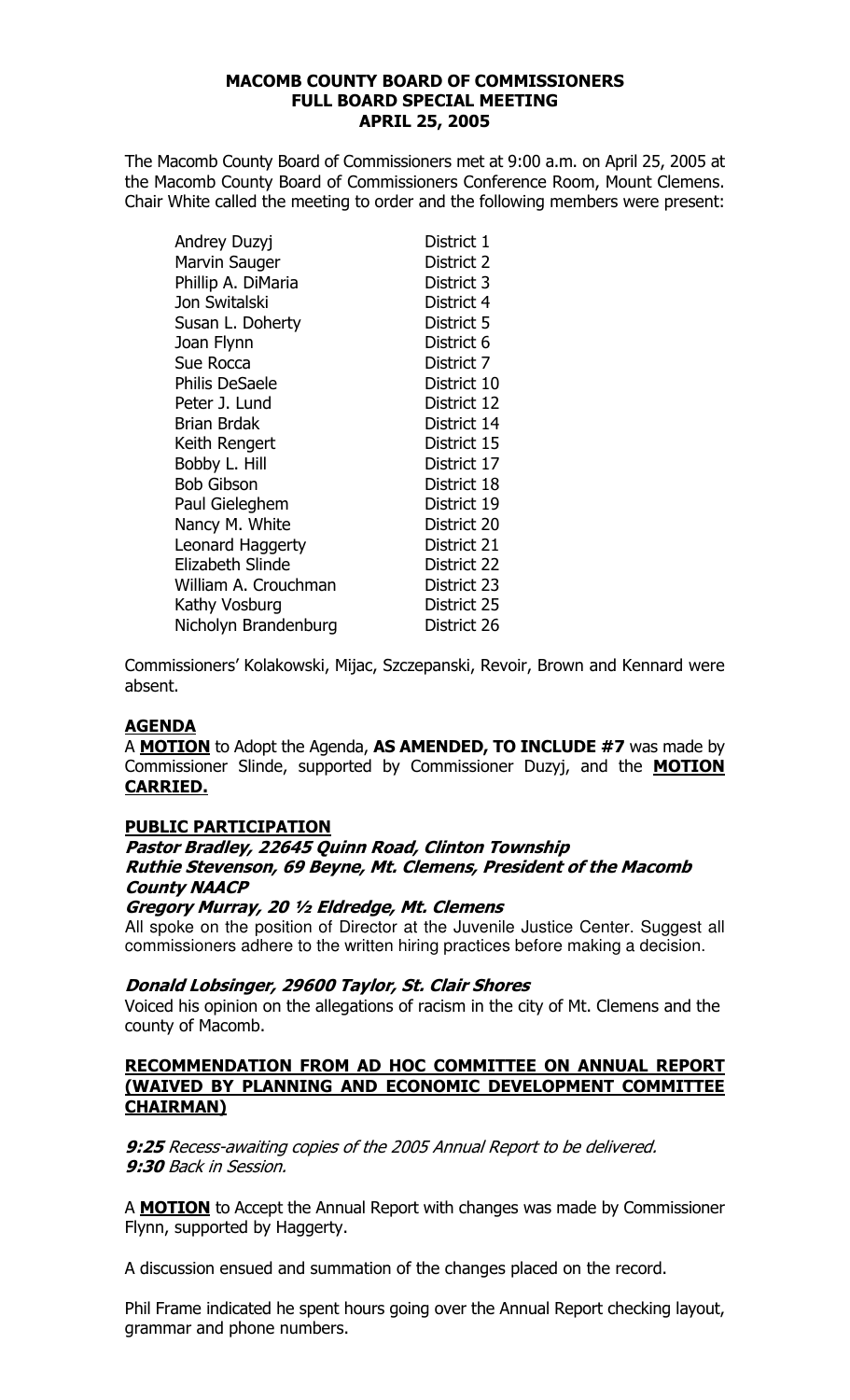**THE MOTION CARRIED**, with Commissioner Brandenburg voting NO.

# **RECOMMENDATION FROM APRIL 18, 2005 MEETING OF THE COMMITTEE** TO INTERVIEW AND SELECT JUVENILE JUSTICE CENTER DIRECTOR (WAIVED BY PERSONNEL COMMITTEE CHAIRMAN)

A MOTION TO AMEND the job description to incorporate the state quidelines into the job description prior to posting, supported by Rengert.

A **SUBSTITUTE MOTION** was made by Commissioner DiMaria, to instruct the Ad Hoc Committee to select from the current list of applicants, supported by Hill.

Corporation Counsel stated that Commissioner Doherty currently has a motion on the floor that has to be disposed of first.

A **MOTION TO CHALLENGE THE CHAIR** was made by Commissioner DiMaria. A vote was taken, and the **MOTION FAILED**.

Ted Cwiek indicated the pay grade should also be changed from a pay grade 31a to pay grade 33.

A vote was taken on the amendment, and the **AMENDMENT CARRIED**, with Commissioner Hill voting NO.

A **MOTION TO AMEND** was made Commissioner DiMaria to continue the interview process with the original thirty-four applicants, supported by Hill.

Discussion continued.

A vote was taken on the amendment, and the **MOTION FAILED**.

A **MOTION TO AMEND** was made by Commissioner Lund, supported by Commissioner Slinde, to concur with Human Resources and increase the pay grade for this position to a Pay Grade 33, and the **MOTION CARRIED**, with Comissioner Brandenburg voting NO.

Commissioner Brdak stated with the salary increase, in all fairness, this position should be offered again to the original candidate.

Commissioner Doherty as chair of the Ad Hoc committee thanked Commissioner Brdak and agreed.

A vote was taken on the original motion as amended as follows:

TO RECOMMEND THAT THE SEARCH FOR THE JUVENILE JUSTICE CENTER DIRECTOR BE RESTARTED WITH A NEW POSTING AND CONTINUATION OF CHARLES BLOCKETT'S SERVICES. FURTHER, TO INCORPORATE THE STATE GUIDELINES INTO THE JOB DESCRIPTION AND INCREASE THE PAY GRADE TO PAY GRADE 33. (\$69,437 - \$86,797)

THE MOTION AS AMENDED CARRIED, with Commissioners' Hill, DiMaria, Gieleghem, Brdak, Crouchman, Brandenburg, Switalski and Gibson voting NO.

# **NEW BUSINESS**

Commissioner Rengert reminded everyone the Ad Hoc Committee meeting on Space and Land will be after this meeting.

Commissioner Sauger on behalf of his family thanked everyone for honoring his mother.